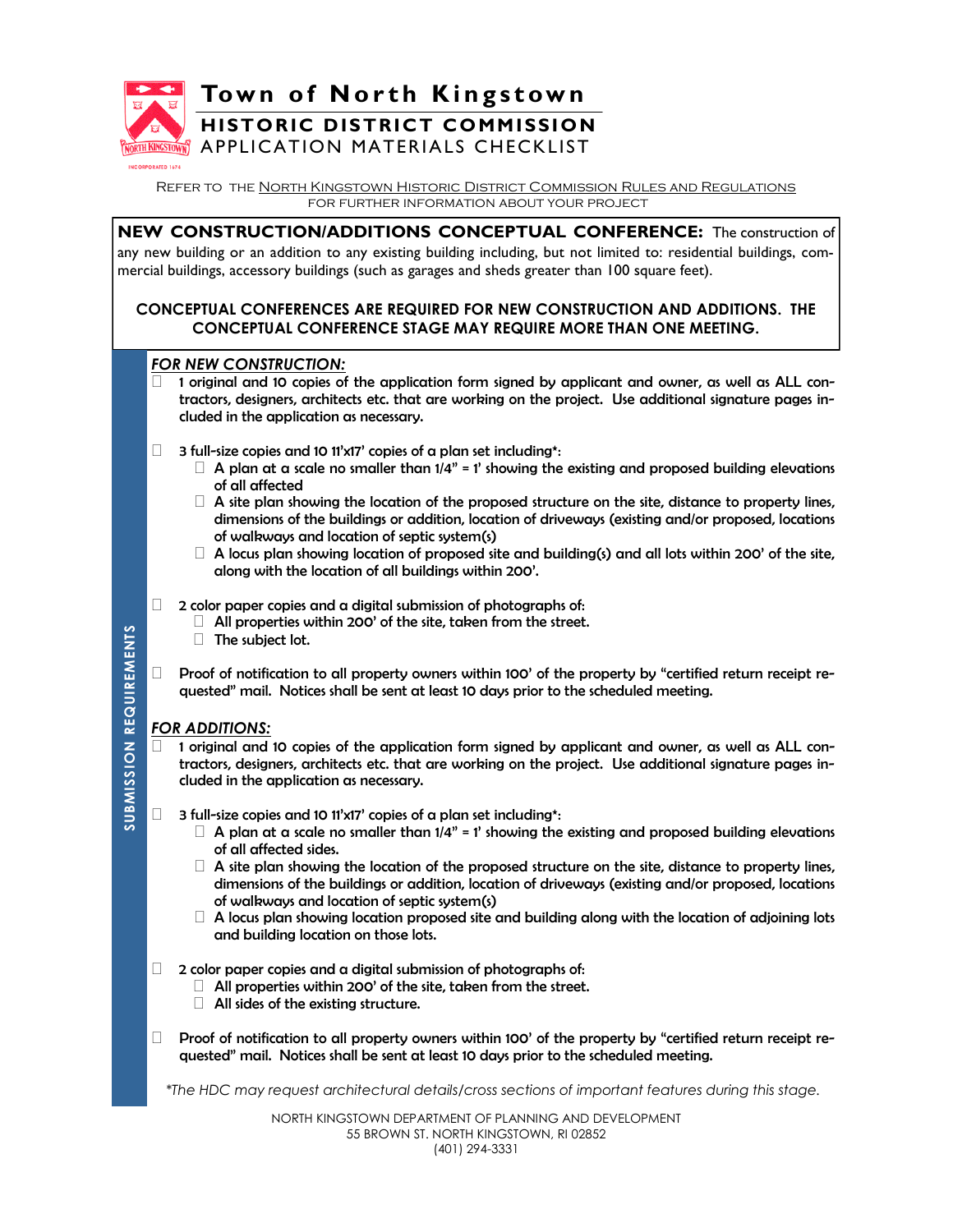

**Town of North Kingstown** 

# **HISTORIC DISTRICT COMMISSION**

APPLICATION MATERIALS CHECKLIST

Refer to the North Kingstown Historic District Commission Rules and Regulations for further information about your project

**NEW CONSTRUCTION/ADDITIONS FINAL DESIGN APPROVAL:** The construction of any new building or an addition to any existing building including, but not limited to: residential buildings, commercial buildings, accessory buildings (such as garages and sheds greater than 100 square feet).

### **APPLICATIONS FOR FINAL DESIGN APPROVAL SHALL HAVE RECEIVED CONCEPTUAL APPROVAL UNLESS OTHERWISE WAIVED BY THE COMMISSION**

# *FOR NEW CONSTRUCTION AND ADDITIONS:*

- $\Box$  1 original and 10 copies of the application form signed by applicant and owner, as well as ALL contractors, designers, architects etc. that are working on the project. Use additional signature pages included in the application as necessary.
- $\Box$  3 full-size copies and 10 11'x17' copies of a plan set including:
	- $\Box$  A plan at a scale no smaller than  $1/4$ " = 1' showing the existing and proposed building elevations of all affected sides
	- Architectural details/cross sections to scale of doors and windows, door and window frames, siding, chimneys, porches/decks, rake trim, corner boards, railings, post caps, steps/staircases, and any other significant features.
	- $\Box$  Plan showing walls, fences, and/or signs where applicable.

 \_\_\_\_\_\_\_\_\_\_\_\_\_\_\_\_\_\_\_\_\_\_\_\_\_\_\_\_\_\_\_\_\_\_\_\_\_\_\_\_\_\_\_\_\_\_\_\_\_\_\_\_\_\_\_\_ \_\_\_\_\_\_\_\_\_\_\_\_\_\_\_\_\_\_\_\_\_\_\_\_\_\_\_\_\_\_\_\_\_\_\_\_\_\_\_\_\_\_\_\_\_\_\_\_\_\_\_\_\_\_\_\_ \_\_\_\_\_\_\_\_\_\_\_\_\_\_\_\_\_\_\_\_\_\_\_\_\_\_\_\_\_\_\_\_\_\_\_\_\_\_\_\_\_\_\_\_\_\_\_\_\_\_\_\_\_\_\_\_ \_\_\_\_\_\_\_\_\_\_\_\_\_\_\_\_\_\_\_\_\_\_\_\_\_\_\_\_\_\_\_\_\_\_\_\_\_\_\_\_\_\_\_\_\_\_\_\_\_\_\_\_\_\_\_\_ \_\_\_\_\_\_\_\_\_\_\_\_\_\_\_\_\_\_\_\_\_\_\_\_\_\_\_\_\_\_\_\_\_\_\_\_\_\_\_\_\_\_\_\_\_\_\_\_\_\_\_\_\_\_\_\_

- $\Box$  10 copies of detailed description of materials and textures to be used in the construction of foundations, siding, exterior trim, roofs, decks/porches, etc. Include full-scaled detail drawings where possible.
- $\Box$  10 copies of manufacturer's specification sheets for skylights, windows, doors, and roof shingles Include full-scaled detail drawings and samples where possible.
- $\Box$  Any additional material requested by the HDC at the Conceptual Conference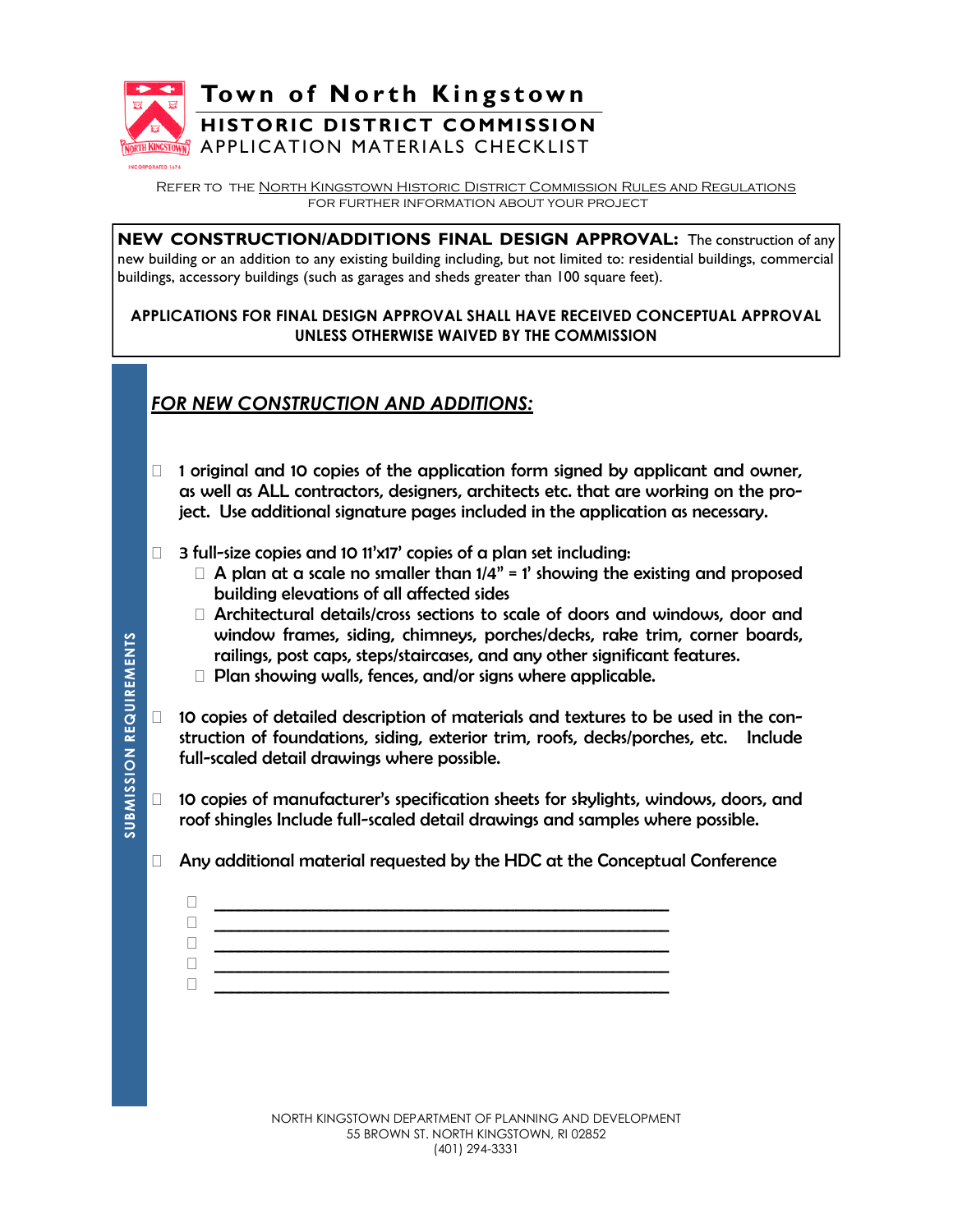

Refer to the North Kingstown Historic District Commission Rules and Regulations for further information about your project

**ALTERATIONS/MINOR MODIFICATIONS:** New, replacement, or modification of any of the following items (other than in-kind), including but not limited to: windows, doors, porches and decks, overhangs, gutters, roofs, window and door trim, exterior siding, bulkheads, chimneys, stairs and ramps, railings, columns, exterior light fixtures that border the street, location and screening of air conditioner condensers, awnings, shutters, exterior blinds, historic house plaques and signs\*.

## *FOR ALTERATIONS/MODIFICATIONS:*

- $\Box$  1 original and 10 copies of the application form signed by applicant and owner, as well as ALL contractors, designers, architects etc. that are working on the project. Use additional signature pages included in the application as necessary.
- $\Box$  3 full-size copies and 10 11'x17' copies of a plan set including:
	- $\Box$  A plan at a scale no smaller than  $1/4$ " = 1' showing the existing and proposed building elevations of all affected sides
	- $\Box$  A site plan showing the location of the existing structure on the site, distance to property lines, dimensions of the buildings or addition, location of driveways demarcating affected sides
	- Architectural details/cross sections to scale of doors and windows, door and window frames, siding, chimneys, porches/decks, rake trim, corner boards, railings, post caps, steps/staircases, and any other significant features of the alteration/minor modification.
	- $\Box$  Plan showing walls, fences, and/or signs where applicable.
- $\Box$  10 copies of detailed description of materials and textures to be used in the replacement or modification. Include full-scaled detail drawings where possible.
- □ 10 copies of manufacturer's specification sheets and product literature for products to be used in the replacement or modification. Include full-scaled detail drawings and samples where possible.
- $\Box$  2 color paper copies and a digital submission of photographs of:
	- $\Box$  All properties within 200' of the site, taken from the street.
	- □ All sides of the existing structure.

*\* Historic plaques and signs should refer to the North Kingstown Planning Department staff and HDC Signage Application to ensure submission of the proper materials.*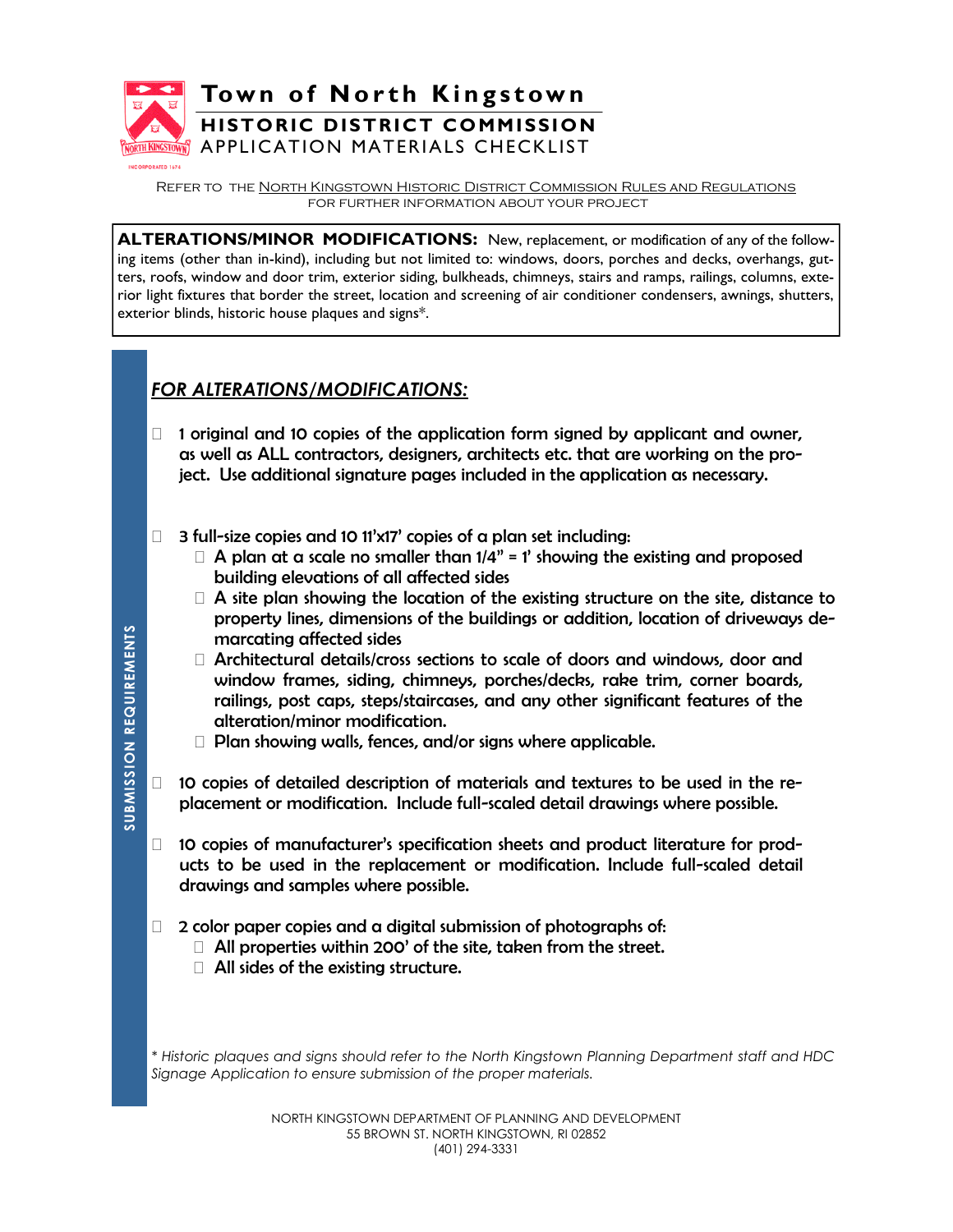

Refer to the North Kingstown Historic District Commission Rules and Regulations for further information about your project

**SITE IMPROVEMENTS:** New, replacement, or modification of any of the following items (other than inkind), including but not limited to: driveways, sidewalks and paved walkways in excess of 15' in length, sheds less than 100 sq. ft., gazebos, walls, permanent trellis, arbors, pergolas, fences, patios in excess of 100 sq. ft., flagpoles over 12' in length.

## *FOR SITE IMPROVEMENTS:*

- $\Box$  1 original and 10 copies of the application form signed by applicant and owner, as well as ALL contractors, designers, architects etc. that are working on the project. Use additional signature pages included in the application as necessary.
- $\Box$  3 full-size copies and 10 11'x17' copies of a plan set including:
	- $\Box$  Existing conditions of site
	- Detailed and dimensioned site improvement proposal
	- Existing and proposed building elevations if necessary (trellis, arbors, etc.)
	- A site plan showing:
		- □ Location and dimensions of all existing structures on site
		- Recognized property boundaries\*
		- $\Box$  Distances to property lines for all structures
		- □ Location of driveways, walkways, fences, septic system
	- $\Box$  Architectural details/cross sections to scale of any significant features of the site improvement (framing, siding, decking, trim, corner boards, railings, post caps, steps/staircases, brick or paving pattern)
	- □ Plan showing walls, fences, and/or signs where applicable.
- $\Box$  10 copies of detailed description of materials and textures to be used in the site improvement. Include full-scaled detail drawings and elevation plans where possible.
- 10 copies of manufacturer's specification sheets and product literature for products to be used in the site improvement. Include full-scaled detail drawings and samples where possible.
- $\Box$  2 color paper copies and a digital submission of photographs of:
	- $\Box$  All properties within 200' of the site, taken from the street.
	- $\Box$  All sides of the existing structure.

*\*The Historic District Commission reserves the right to require a survey prepared by a registered land surveyor if property lines are found to be disputed by others and the site improvement affects areas in questionable ownership.*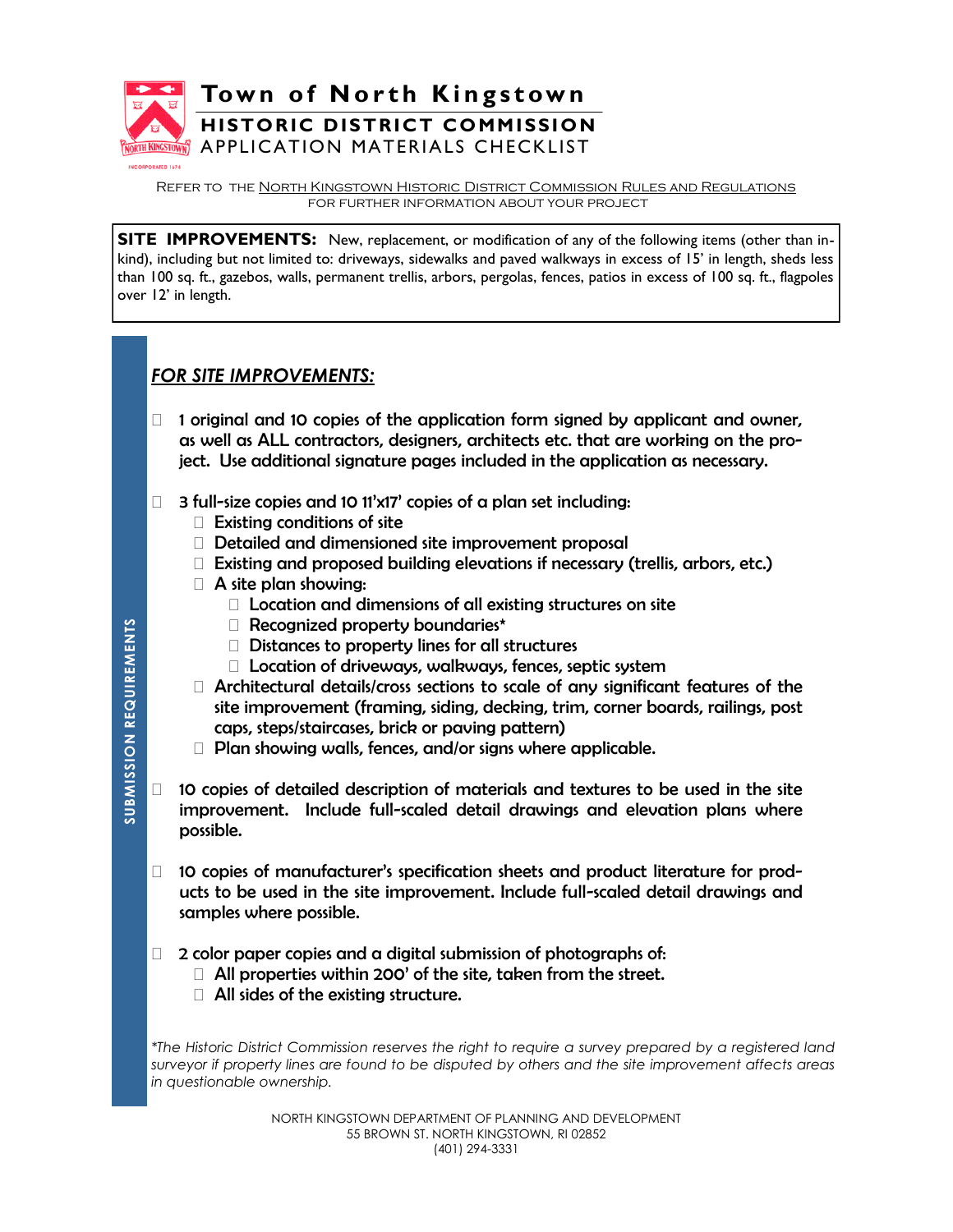

Refer to the North Kingstown Historic District Commission Rules and Regulations for further information about your project

**DEMOLITION:** Demolition or removal of any building structure in part or in whole.

## *FOR DEMOLITION:*

- $\Box$  1 original and 10 copies of the application form signed by applicant and owner, as well as ALL contractors, designers, architects etc. that are working on the project. Use additional signature pages included in the application as necessary.
- $\Box$  10 copies of description of structure including:
	- □ Approximate age of structure
	- Historic and present use
	- □ Condition of structure
- $\Box$  10 copies of report from a structural engineer and/or architect relative to structure's condition. Report must include scaled drawings and elevations.
- $\Box$  10 copies of narrative describing why demolition is proposed
- $\Box$  10 copies of an alternatives analysis investigating any and all alternatives to demolition
- $\Box$  10 copies of asbestos abatement program if applicable
- $\Box$  3 full-size copies and 10 11'x17' copies of a plan set including:
	- $\Box$  Existing building elevations
	- A site plan showing:
		- $\Box$  Location and dimensions of all existing structures on site
		- Recognized property boundaries\*
		- $\Box$  Distances to property lines for all structures
		- $\Box$  Location of driveways, walkways, fences, septic system
	- $\Box$  Plan showing walls, fences, and/or signs where applicable.
	- $\Box$  Site plan showing proposed conditions (what will be done after demo)
- $\Box$  2 color paper copies, 2 black and white copies, and a digital submission of photographs of:
	- $\Box$  All properties within 200' of the site, taken from the street.
	- $\Box$  All sides of the existing structure.
- $\Box$  Proof of notification to all property owners within 100' of the property by "certified return receipt requested" mail. Notices shall be sent at least 10 days prior to the scheduled meeting.

*\*The Historic District Commission reserves the right to require a survey prepared by a registered land surveyor if property lines are found to be disputed by others and the demolition affects areas in questionable ownership.*